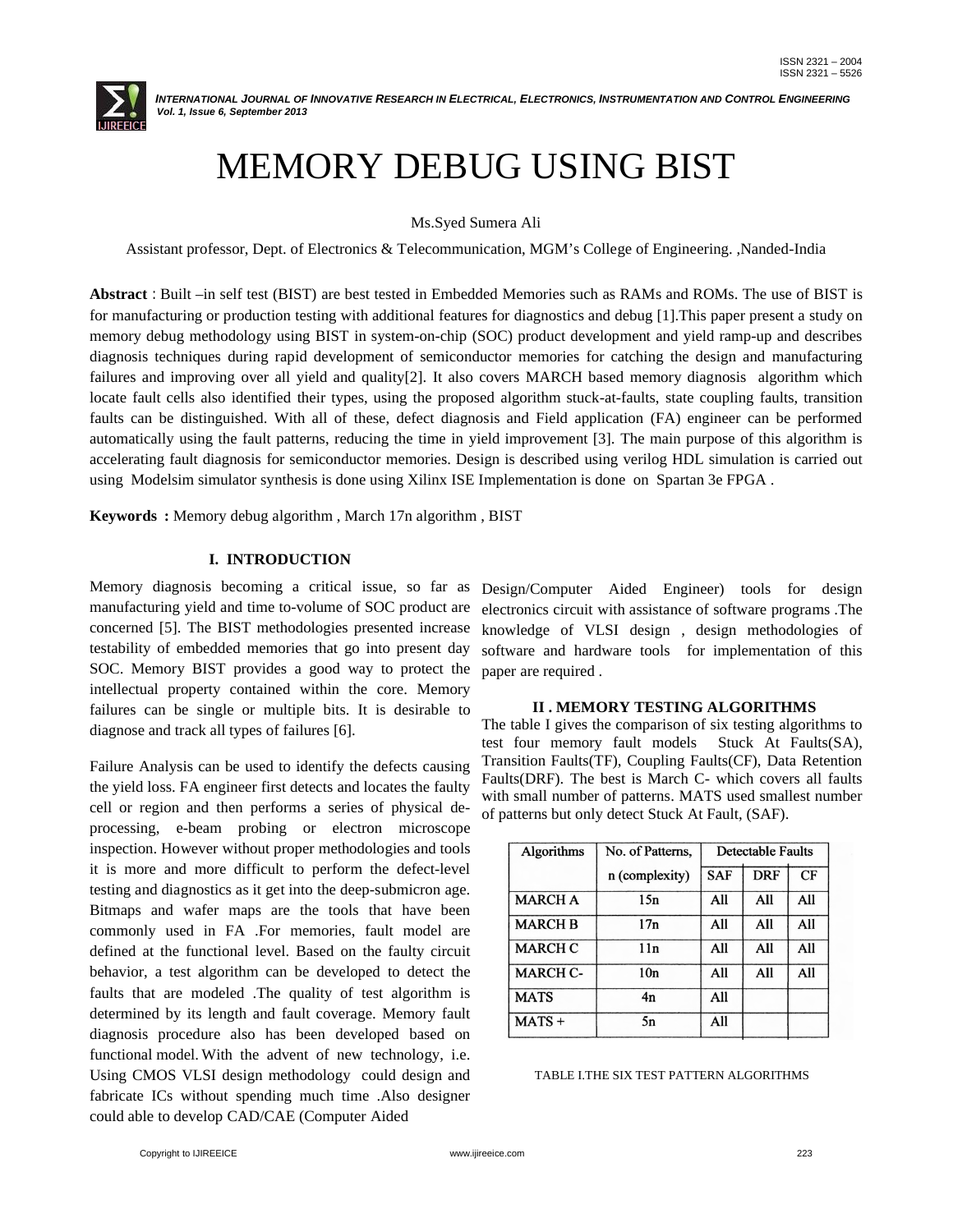

 *INTERNATIONAL JOURNAL OF INNOVATIVE RESEARCH IN ELECTRICAL, ELECTRONICS, INSTRUMENTATION AND CONTROL ENGINEERING Vol. 1, Issue 6, September 2013*

## **III.BIST MARCH 17N ALGORITHM**

The March Algorithm consists of several March elements , Separated by semicolon. Up-arrow stands for ascending order of address sequence , Down-arrow stands for descending order.Inside parenthesis read write operations[4].

March signature is use to represent the result from all operations in the test algorithm which are either correct (represented by 0) or incorrect (represented by 1) .

A. NOTATION OF MARCH 17N ALGORITHM

: address 0 to address n-1

- $\downarrow \qquad$  : address n-1 to address 0
- $w0 \cdot \text{write } 0$
- w<sub>1</sub> : write 1
- r0 : read a cell whose value should be 0
- $r1$  : read a cell whose value should be 1

The March 17N memory BIST Architecture consists of 3 different blocks i.e.BIST register block, BIST state machine block and memory block.BIST register further consists of three registers BIST start register ,BIST flag register, BIST communicate status register. Four memories are used for better understanding however a provision for further increment of memories is provided. Each of blocks are designed separately using a verilog HDL code and then verified individually. After designig of all blocks, these blocks are integrated to perform the memory diagnosis operation.



Registers are usually implemented in register file or individual Flip Flop, High-speed core memory, thin film memory and other ways various machines. The BIST consist of the following registers. BIST\_START\_REGISTER is of 32bit used as input under the read/write mode.

BIST\_FLAG\_REGISTERis of 32bit used as output under read only mode .

#### **IV. BIST STATE MACHINE**

Finite state machine or finite state automation (FSM) is a model of behavior composed of a finite number of states , transitions between those states ,and actions. There are two types of state machine (a) Moore machine; this model is a

simplification of behavior example is Elevator door. (b) Mealy machine, use of this model leads often to a reduction

of the number of states.



Figure 2. Bist controller

The BIST START REGISTER will trigger the state machine and it starts performing march 17n memory BIST algorithm. It starts performing write zero read zero , write